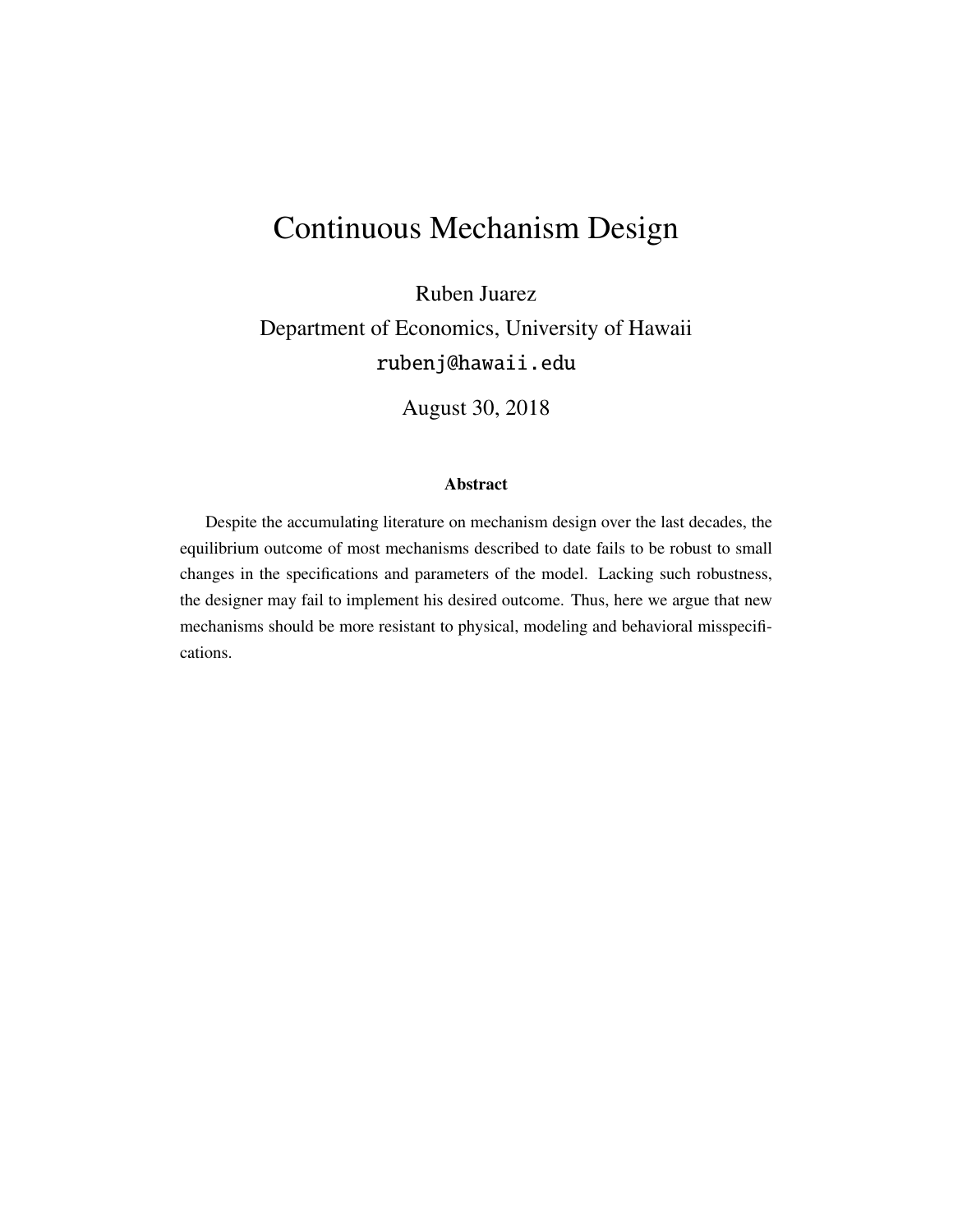Over the last decades, the field of mechanism design has shown that incentives can achieve desirable objectives when players are rational. This has been validated in a variety of applications ranging from auctions and cost-sharing to matching and voting. The natural engineering approach of the field to construct such mechanisms requires the designer to make strong assumptions about the preferences and the behavior of the agents, in particular. However, errors can and do occur. The designer might be incorrect about the parameters applied to the model, the preferences of the agents, or their behaviors. Even if the designer was initially correct, agents may change their preferences or alter their behavior over time. Traditional mechanism design is not immune to these changes, including those that may be subtle. Therefore, there is a need in the field to design robust mechanisms that would, in effect, be error-proof.

While it might not be realistic to design completely resilient mechanisms that work for every possible change, our goal is to study the subtle changes that might happen due to misestimation of the parameters, preferences, or behavior of the agents to minimize potential errors. We posit that such *small changes should not have a large impact on the outcome (equilibrium) of the mechanism*. To formalize this, continuity requires that sufficiently small changes in the input of a mechanism (parameters, preferences, etc.) result in arbitrarily small changes in the output (payoff of the agents, the objective of the planner, etc.). Continuity in the outcome of the mechanism is a desirable property, as the parameters, preferences, and behavior of the agents are hard to precisely estimate, and small misestimations should not have a significant impact on the outcome of the mechanism. The lack of continuity in the mechanism has implications for efficiency and fairness, both of which are central objectives in mechanism design.

It is important to clarify that we focus here on outcome continuous mechanisms, which take into account the final allocation to the agents at equilibrium. Because the (presumably Nash) behavior of the agents determines the allocation of the agents, this continuity property is substantially stronger than traditional continuity requirements and has received little attention in the literature.<sup>[1](#page-0-0)</sup>

The study of continuous mechanism design fits within the extensive literature of robust (prior-free) mechanism design, where the intent is to design mechanisms that are robust for an uninformed planner about the characteristics of agents participating in the mechanism e.g., when agents know each other and may collude ([\[20,](#page-8-0) [23,](#page-8-1) [12\]](#page-7-0)) or when the planner does

 $<sup>1</sup>$ An exception is the literature on payoff-continuity when there is incomplete information in a game, see</sup> [\[17,](#page-7-1) [24,](#page-8-2) [18\]](#page-7-2). Unfortunately, such a literature have had limited applicability to specific mechanism design problems.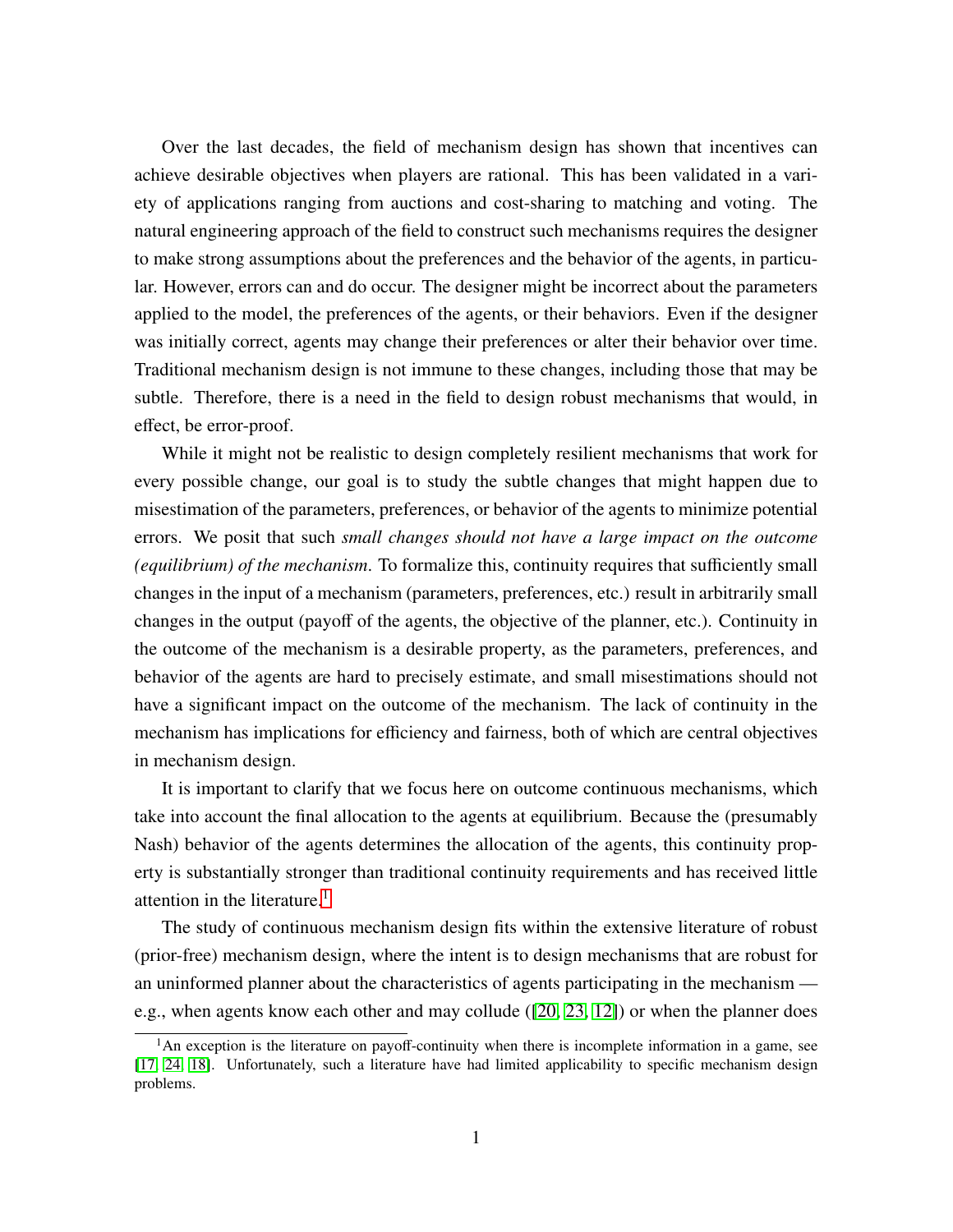not have a priori knowledge about the utility of the agents  $([21, 11, 19])^2$  $([21, 11, 19])^2$  $([21, 11, 19])^2$  $([21, 11, 19])^2$  $([21, 11, 19])^2$  $([21, 11, 19])^2$ . Unlike most of the work previously done in robust mechanism design, we propose to examine and study the impact of small changes to the resiliency of the model. $3$ 

The complexity of engineering resilient mechanisms creates difficult challenges for the designer. To illustrate this, we focus on specific mechanism design settings applied to costsharing problems, however, similar examples can be extended to more general mechanism design settings where money is available.

## <span id="page-2-0"></span>Continuity with respect to the parameters in the model



Figure 1: Network with two agents at the common source  $s$  and two different sinks  $t_1$  and  $t_2$ .

Consider two agents, 1 and 2, interested in connecting from the source  $s$  to  $t_1$  and  $t_2$ , respectively (see figure [1\)](#page-2-0). The agents simultaneously choose paths in the network to connect their unique source to their unique sink, and the choice of paths of all the agents leads to the network that must be constructed and/or maintained. A mechanism splits the total cost of the network formed between the two agents who care about minimizing their cost-share.

The Shapley mechanism distributes the cost of the link selected equally among the agents. This mechanism is considered fair, is easy to implement (decentralized), and has been

 $2$ Due to space limitations, we omit most of the extensive literature about the worst-case analysis from the fields of Economics and Computer Sciences.

 $3A$  natural open question is to understand to what degree local changes lead to global properties. A recent strand of literature has focused on whether local strategy-proofness implies global strategy-proofness ([\[3,](#page-6-0) [25,](#page-8-5) [2\]](#page-6-1))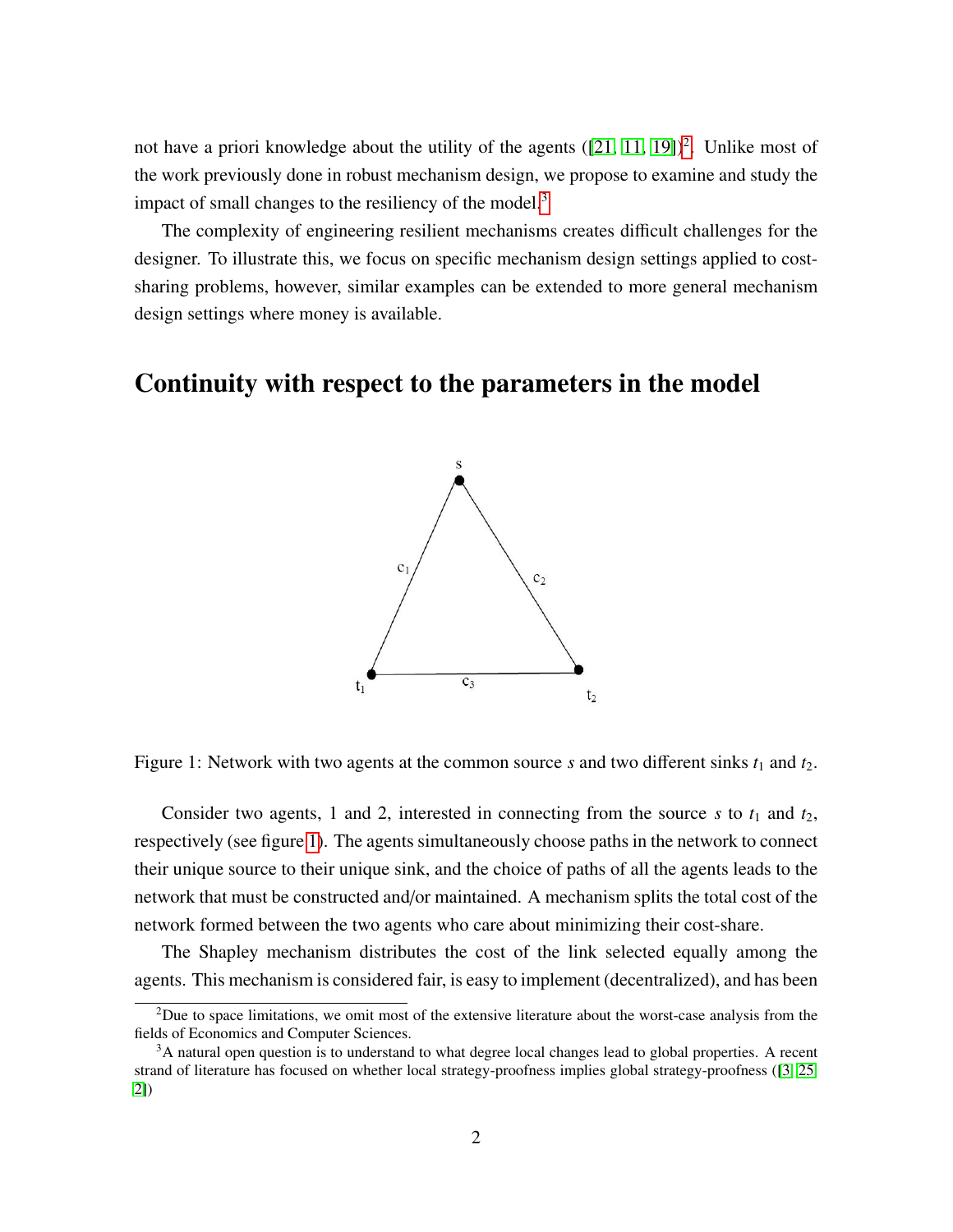widely studied in the literature  $(1, 4, 5, 6, 7)$  $(1, 4, 5, 6, 7)$  $(1, 4, 5, 6, 7)$  $(1, 4, 5, 6, 7)$  $(1, 4, 5, 6, 7)$ . Unfortunately, the equilibrium of the Shapley mechanism is not continuous when simple measurement errors in the cost of the links occur. Indeed, consider the case of a symmetric problem where the costs are  $c_1 = c_2 = c > 0$  and  $c_3 = \frac{c}{2}$  $\frac{c}{2} + \epsilon$ , where  $\epsilon$  is a small error.

When  $\epsilon > 0$ , the unique Nash equilibrium requires each agent to connect directly, select  $st_1$  and  $st_2$ , and pay a cost equal to *c*. However, when the error term  $\epsilon$  is negative,  $\epsilon < 0$ , there are exactly two Nash equilibriums  $(st_1, st_1t_2)$  and  $(st_2t_1, st_2)$ , both of which require the agents to coordinate. The payoffs to the agents are  $(\frac{c}{2}, c + \epsilon)$  or  $(c + \epsilon, \frac{c}{2})$ , respectively.

This discontinuity of the Nash equilibrium is highly undesirable in many dimensions. First, the payments of the agents substantially change, creating highly asymmetric payoffs when the entire problem is symmetric. Second, the strategies of the agents widely differ depending on whether  $\epsilon$  is positive or negative. For a positive  $\epsilon$ , the agents' strategies are simple since they do not require coordination. In such a case, agents pay the cost of connecting directly to their link. However, when  $\epsilon$  is negative, agents need to coordinate on the route selected, thus creating added complexity in the strategies.

While there are some recent characterizations regarding the continuity of the Nash equilibrium in a variety of cost-sharing models, mainly providing highly restrictive mechanisms that only depend on the aggregate cost and disregard the demand of the agents<sup>[4](#page-0-0)</sup>, more work is needed to address the role of payoff-continuity in more general cost-sharing and allocation problems. The study of continuity beyond payoffs, for instance by focusing on "similar" strategies, warrants further examination.

#### Continuity with respect to the preferences of the agents

Most economic theory assumes that individual behavior is driven by rational decisions, with a few theories challenging this approach. We believe that many failures of the theory of mechanism design occur not due to a rationality assumption, but due to a design failure, such as eliciting appropriate information from the agents. Indeed, we find two severely under-explored issues that can better link the theory with the practice of mechanism design.

Preference Representation: Humans are complex and so are their preferences. Representing preferences of individuals is particularly difficult in cost-sharing problems, where agents

<sup>&</sup>lt;sup>4</sup>See, [\[14\]](#page-7-4) for payoff-continuity in a routing model, [\[13\]](#page-7-5) for payoff-continuity in a sequential sharing model, and [\[16\]](#page-7-6) for continuity in a time allocation model. [\[9,](#page-7-7) [10\]](#page-7-8) also characterize cost minimizing networks when the announcement rule can change.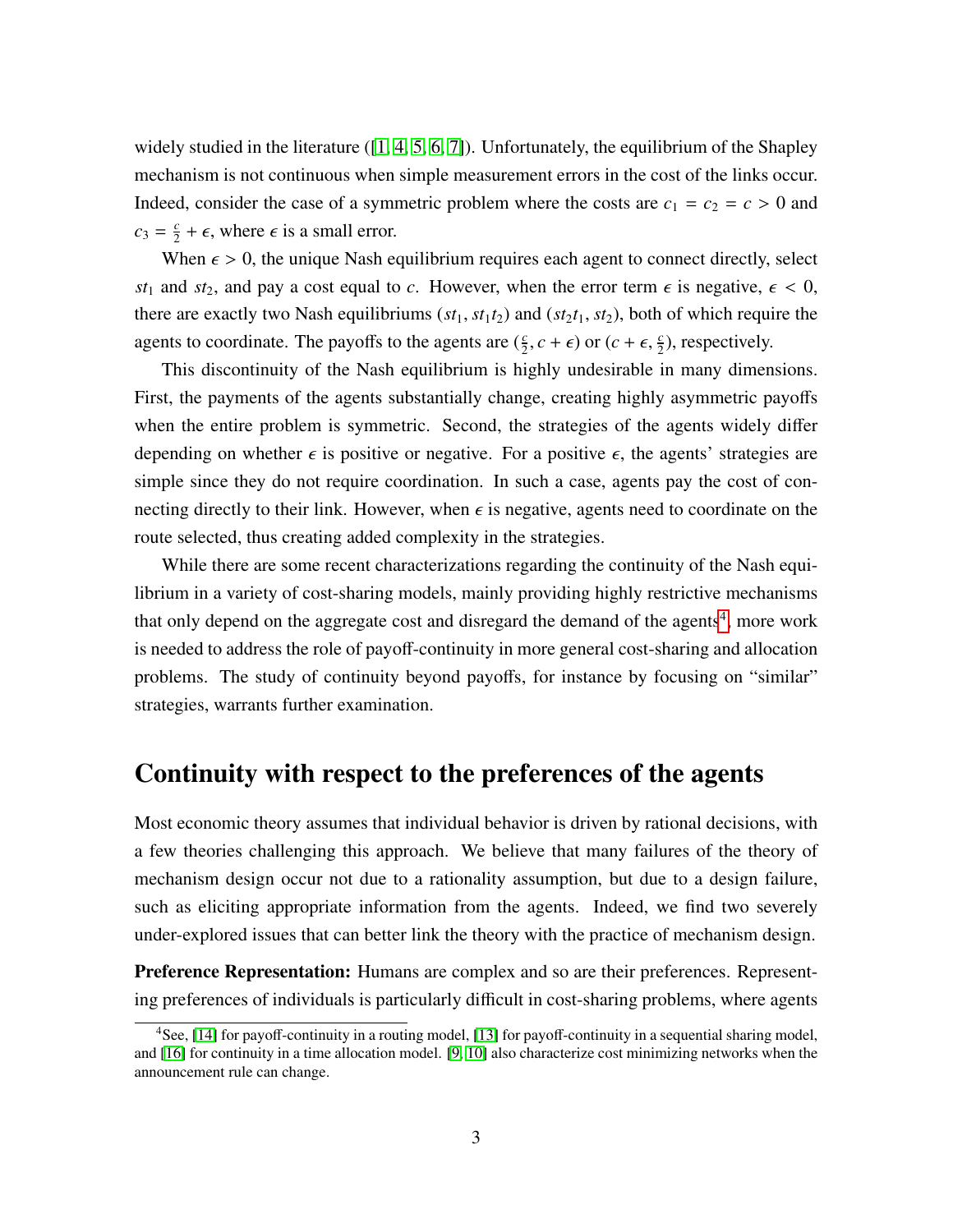might have preferences over a continuum of options (e.g., the division of an infinitely divisible resource among agents). It is the designer's responsibility to elicit information from the agents that approximate their complex preferences, for instance by eliciting simple information (e.g., a one parameter function [\[22,](#page-8-6) [8\]](#page-6-7)) or a more accurately description of their taste.<sup>[5](#page-0-0)</sup>

A mechanism that solicits complex preferences from the agents will likely produce large changes in the final allocation of the agents at equilibrium (especially when agents have difficulty estimating their own preference), which in turn might create even more complexities to predict the equilibrium. Therefore, a trade-off for the designer arises: soliciting simple information from the agents that is more stable to changes yet potentially farther away from the planner's objectives (e.g., efficiency, fairness, etc.) versus soliciting more complex information with less predictive power yet closer to the planner's objectives when the prediction actually works.

Externalities: Perhaps one of the largest under-explored issues in mechanism design occurs when agents experience externalities. Such externalities arise when agents care not only about their own utility (i.e., allocation, cost-share, etc.) but also about that of others. Indeed, in the presence of social networks, agents may experience a satisfaction (or dissatisfaction) when their close friends (or enemies) are better off. A particular case of externalities occurs when agents experience envy, i.e., the preference of someone else's allocation to his own. However, in general, the externalities experienced by agents are hard to estimate and model into the utility function.

The study of externalities presents a challenge for the designer, who might be uninformed about the social network and its magnitude in the utility of the agents. Therefore, there is a need to understand how new mechanisms will change in the presence of externalities, and identify more resilient mechanisms that work well under such circumstances.<sup>[6](#page-0-0)</sup>

<sup>&</sup>lt;sup>5</sup>There is also a large literature on what preferences are in the social sciences, and more importantly, the oversimplification of preferences and behavior in Economics. Both oversimplification limit the applicability of Economics and cross-talk among fields.

 $6$ This happens even in the most simplistic model of resource sharing of a fixed unit of a good, where [\[15\]](#page-7-9) shows the difficulty to tackling this problem when the planner is uninformed about the social network and its effect on the utility function. It characterizes a class of strategy-proof resource allocating mechanisms.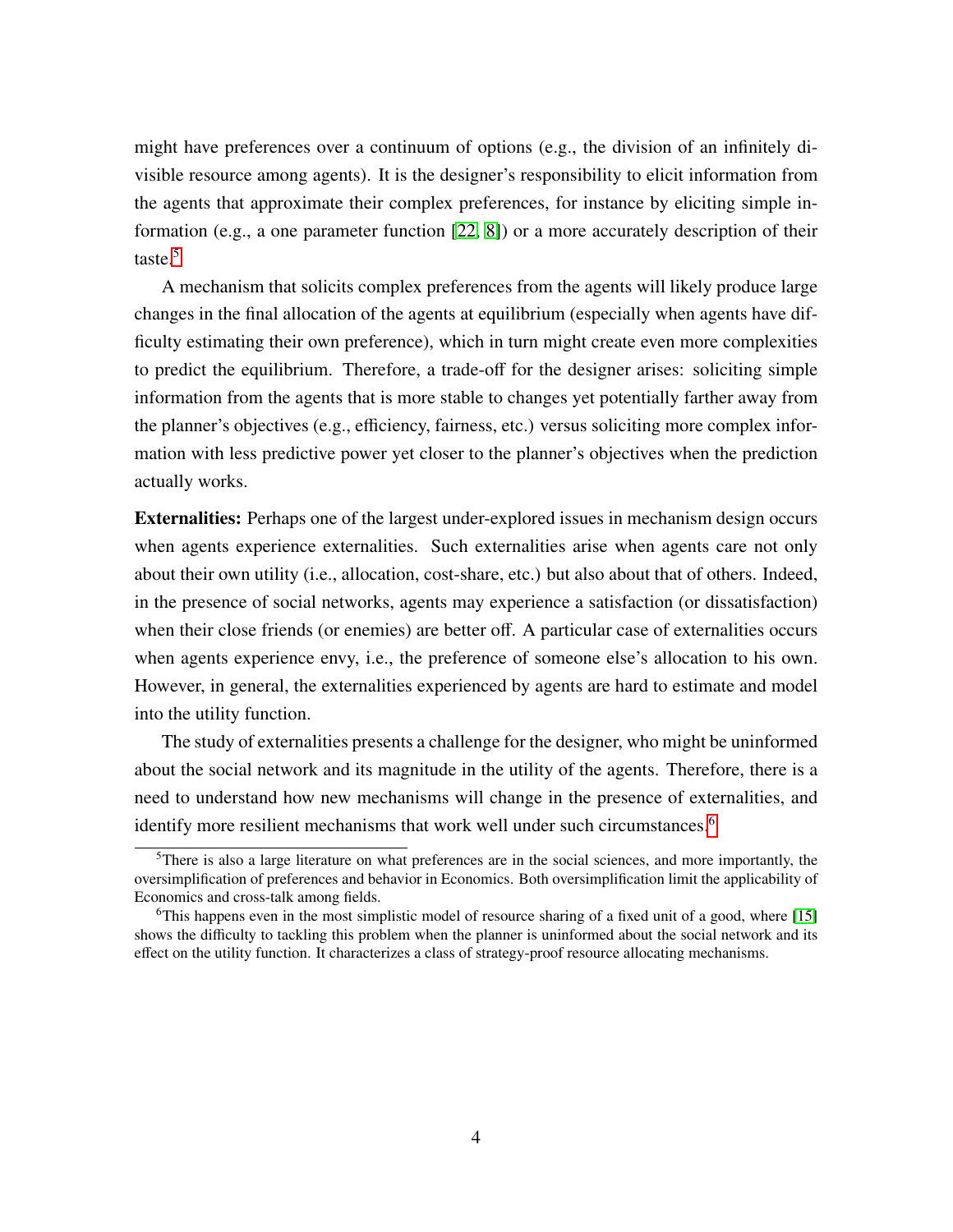#### Is the Nash equilibrium the right equilibrium?

The predictive power of the Nash equilibrium has been widely tested, especially in the experimental literature, results of which have been mixed. The success of prediction is specific to every problem and highly dependent on the type of equilibrium that it generates; e.g., there are positive results for games that generate a strong Nash equilibrium, and even some games with Pareto dominant equilibria. The accuracy of the Nash equilibrium is also dependent on several other exogenous factors, such as the framing of the problem or the type of agents who are playing.

As theorists, our research should be informed by the experimental literature as an aid to refine our models to more closely resemble what has been observed in real-world settings. This is particularly crucial in the mechanism design literature, where the planner often has a menu of mechanisms, each generating equilibrium(s) with different properties, some of which may or may not appear in reality.

Specifically, consider the example represented by figure [1](#page-2-0) when  $\epsilon > 0$ . The Shapley mechanism produces a unique inefficient equilibrium where each agent pays *c*, for a total cost of 2*c*, whereas the cheapest way to connect the agents costs  $\frac{3c}{2} + \epsilon$ . A simpler costallocating mechanism that divides the total cost of the network formed in proportion to the cheapest connection of their source-sink (in this case *c* for each agent) generates two equivalent equilibrium, where each agent pays  $\frac{3c}{4} + \frac{\epsilon}{2}$ . Similarly to Shapley, this mechanism might produce multiple equilibria, but all of them will be Pareto ranked. Thus, if the Nash equilibrium is a good predictor of the outcome implemented by the mechanism, the least inefficient equilibrium stands out as a reasonable selection that all the agents prefer ([\[14\]](#page-7-4)). This produces a higher predictive power than Shapley, even when the costs  $c_1, c_2$  and  $c_3$  change slightly.

### **Conclusion**

Mechanism design has been a major component in the economic analysis of institutions and markets, especially when the designer has incomplete information about the participants. While there has been a recent expansion in the field with interest in robust mechanisms that work well when the planner has little information about the agents, the field can be improved by identifying the right trade-offs that account for physical, modeling and behavioral errors, some of which might be alleviated at the design stage and by better linking the theory with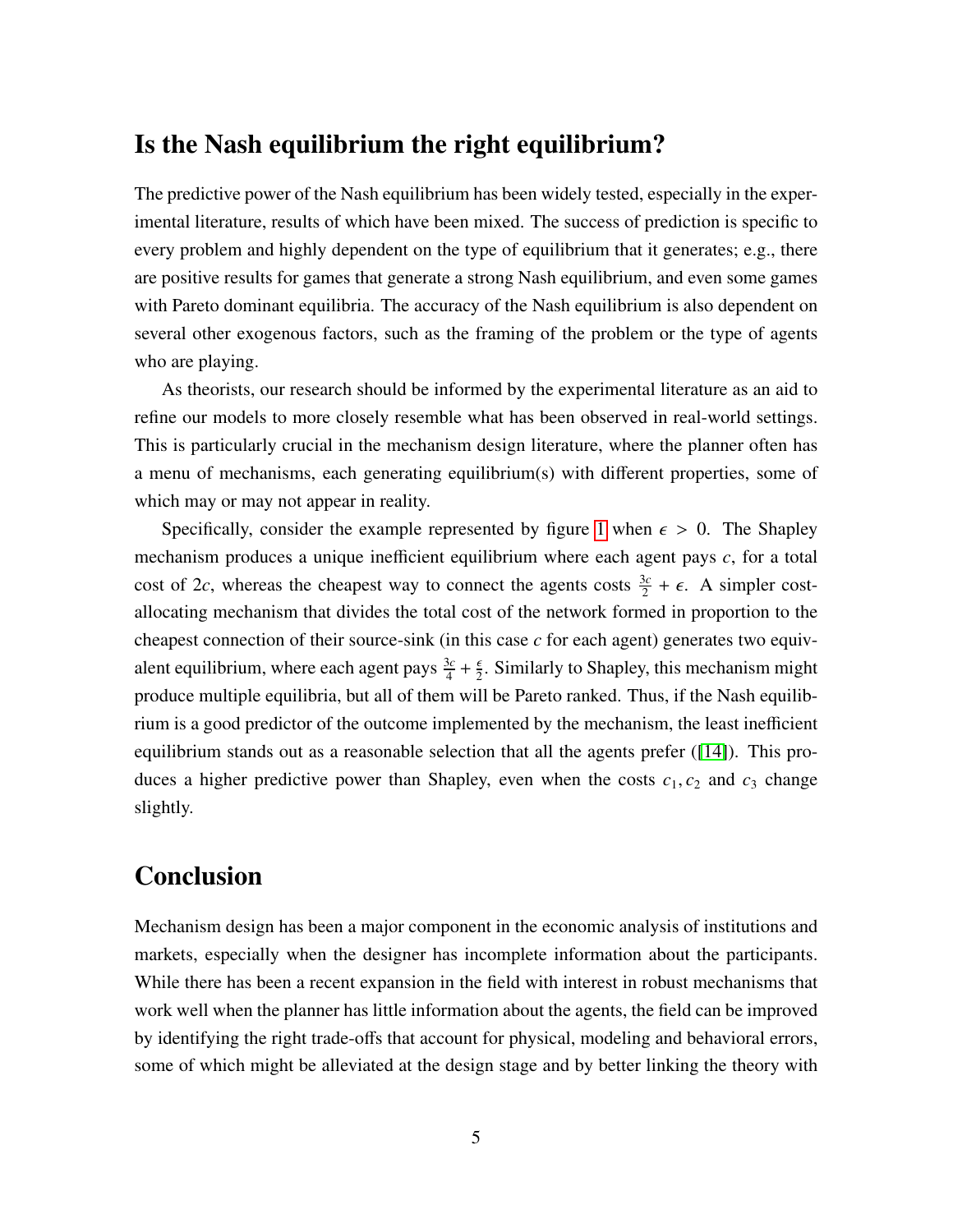more practical studies.

#### References

<span id="page-6-2"></span>[1] E. Anshelevich, A. Dasgupta, L. Kleinberg, E. Tardos, T. Wexler, and T. Roughgarden. The price of stability for network design with fair cost allocation.

*In 45th Annual IEEE Symposium on Foundations of Computer Science (FOCS)*, pages 59–73, 2004.

- <span id="page-6-1"></span>[2] A. Archer and R. Kleinberg. Truthful germs are contagious: a local-to-global characterization of truthfulness. *Games and Economic Behavior*, 86:340–366, 2014.
- <span id="page-6-0"></span>[3] G. Carroll. When are local incentive constraints sufficient? *Econometrica*, 80(2):661–686, 2012.
- <span id="page-6-3"></span>[4] H. L. Chen, T. Roughgarden, and G. Valiant. Designing networks with good equilibria. *Proceedings of the 19th annual ACM-SIAM Symposium on Discrete Algorithms*, 2008.
- <span id="page-6-4"></span>[5] A. Epstein, M. Feldman, and Y. Mansour. Strong equilibrium in cost sharing connection games. *ACM conference on Electronic Commerce, San Diego*, 2007.
- <span id="page-6-5"></span>[6] A. Epstein, M. Feldman, and Y. Mansour. Equilibrium in cost sharing connection games. *Game. Econ. Behav.*, 67:51–68, 2009.
- <span id="page-6-6"></span>[7] A. Fiat, H. Kaplan, M. Levy, S. Olonetsky, and R. Shabo. On the price of stability for designing undirected networks with fair cost allocations. *ICALP06*, 2006.
- <span id="page-6-7"></span>[8] A. V. Goldberg and J. D. Hartline. Collusion-resistant mechanisms for single-parameter agents.
	- In *Proceedings of the sixteenth annual ACM-SIAM symposium on Discrete algorithms*, pages 620–629. Society for Industrial and Applied Mathematics, 2005.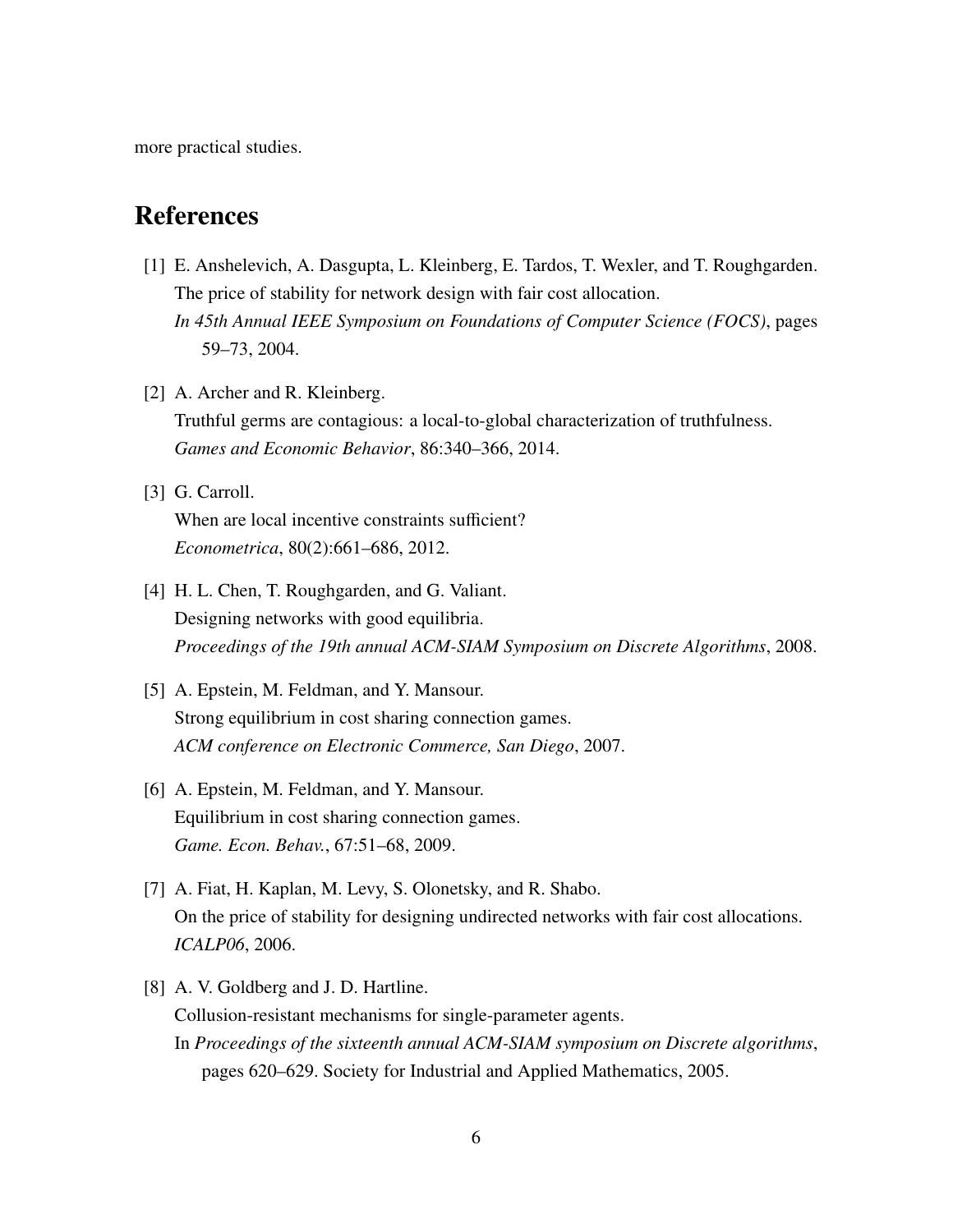<span id="page-7-7"></span>[9] J. L. Hougaard and M. Tvede.

Truth-telling and nash equilibria in minimum cost spanning tree models. *European Journal of Operational Research*, 222(3):566–570, 2012.

<span id="page-7-8"></span>[10] J. L. Hougaard and M. Tvede.

Minimum cost connection networks: Truth-telling and implementation. *Journal of Economic Theory*, 157:76–99, 2015.

<span id="page-7-3"></span>[11] R. Juarez.

The worst absolute surplus loss in the problem of commons: random priority versus average cost.

*Economic Theory*, 34(1):69–84, 2008.

<span id="page-7-0"></span>[12] R. Juarez.

Group strategyproof cost sharing: the role of indifferences. *Games and Economic Behavior*, 82:218–239, 2013.

- <span id="page-7-5"></span>[13] R. Juarez, C. Y. Ko, and X. Jingyi. Sharing sequential values in a network. *Journal of Economic Theory*, 177:734–779, 2018.
- <span id="page-7-4"></span>[14] R. Juarez and R. Kumar. Implementing efficient graphs in connection networks. *Economic Theory*, 54(2):359–403, 2013.
- <span id="page-7-9"></span>[15] R. Juarez and R. Kumar. Dividing a dollar in a network. 2018.
- <span id="page-7-6"></span>[16] R. Juarez, K. Nitta, and M. Vargas. Profit-sharing and efficient time allocation. Technical report, Mimeo, University of Hawaii, 2018.
- <span id="page-7-1"></span>[17] A. Kajii and S. Morris. The robustness of equilibria to incomplete information. *Econometrica: Journal of the Econometric Society*, pages 1283–1309, 1997.
- <span id="page-7-2"></span>[18] A. Kajii and S. Morris. Payoff continuity in incomplete information games.